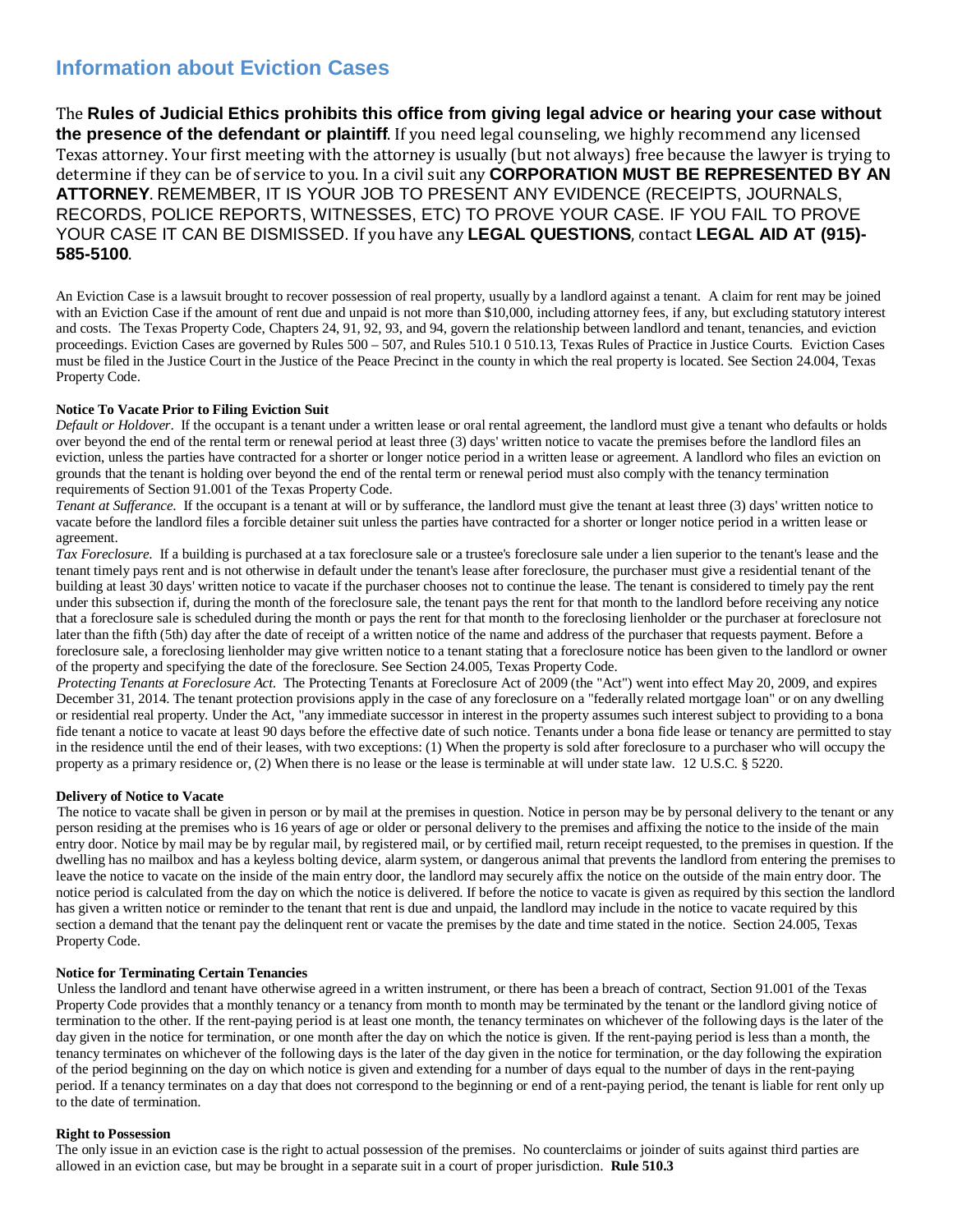# **Recovery of Attorney's Fees and Costs**

To recover attorney's fees in an eviction suit, a landlord must give a tenant who is unlawfully retaining possession of the landlord's premises a written demand to vacate the premises. The demand must state that if the tenant does not vacate the premises before the 11th day after the date of receipt of the notice and if the landlord files suit, the landlord may recover attorney's fees. The demand must be sent by registered mail or by certified mail, return receipt requested, at least 10 days before the date the suit is filed. If the landlord gives this notice, or if a written lease entitles the landlord to recover attorney's fees, a prevailing landlord is entitled to recover reasonable attorney's fees from the tenant. If the landlord gives this notice, or if a written lease entitles the landlord or the tenant to recover attorney's fees, the prevailing tenant is entitled to recover reasonable attorney's fees from the landlord. A prevailing tenant is not required to give notice in order to recover attorney's fees under this subsection. The prevailing party is entitled to recover all costs of court. See Section 24.006, Texas Property Code.

## **Representation**

An individual may represent himself or herself in Justice Court, or may be represented by an attorney. In an Eviction Case, an individual may be represented by an authorized agent. **Rule 500.4**. In an Eviction Case, a corporation or other entity may be represented by an an attorney, or by an employee, owner, officer, or partner who is not an attorney, and may be represented by a property manager or other authorized agent in an Eviction Case. **Rule 500.4**.In an Eviction Case in Justice Court based on nonpayment of rent or holding over beyond a rental term, the parties may represent themselves or be represented by their authorized agents, who need not be attorneys. In any Eviction Case in Justice Court, an authorized agent requesting or obtaining a default judgment need not be an attorney. See Section 24.011, Texas Property Code.

## **Computation of Time for Eviction Cases**

While the timely filing of a document by depositing the document in the United States mail on or before the date it is due is allowed in an Eviction Case, parties to the Eviction Case are warned that if a document filed by mail is not received by the Court by the due date, the Court may take any action authorized by the Rules, including issuing a writ of possession requiring a tenant to leave the property. **Rule 510.2**.

## **Petition**

A petition seeking an eviction must be filed in the Justice of the Peace Precinct in which the premises are located. To begin an eviction action, the plaintiff, usually the landlord, must file a petition in writing. You can obtain a petition from the JP Court or you can prepare your own form stating the following:

(1) the name of the plaintiff;

(2) the name, address, telephone number, and fax number, if any, of the plaintiff's attorney, if applicable, or the address, telephone number, and fax number, if any, of the plaintiff;

(3) the name, address, and telephone number, if known, of the defendant; and

(4) if the plaintiff consents to email service of the answer and any other motions or pleadings, a statement consenting to email service and email contact information.

In addition, the petition must contain the following information:

- (1) a description, including the address, if any, of the premises that the plaintiff seeks possession of;
- (2) a description of the facts and the grounds for eviction;
- (3) a description of when and how notice to vacate was delivered;<br>(4) the total amount of rent due and unpaid at the time of filing, if
- the total amount of rent due and unpaid at the time of filing, if any; and
- (5) a statement that attorney fees are being sought, if applicable.

The complaint should list all home and work addresses of each tenant and state that the landlord knows of no other home or work addresses of the tenant in the county where the premises are located.

Each tenant who has signed a lease must be joined in the eviction proceeding.

# **Filing Fees**

The Justice of the Peace must collect fees for the filing of a petition in the Justice Court. Section 118.121, Texas Local Government Code governs the filing fee, and additional fees for basic civil legal services to indigents (Section 51.941, Texas Government Code) are applicable. The costs and fees can be obtained from the court clerk. The Commissioners Court of El Paso County sets the fee to be charged for services of the El Paso County Sheriff and Constables. See Section 118.131, Texas Local Government Code.

## **Issuance of Citation**

When the case has been filed and the filing fee and the service fee have been paid, the clerk will issue a citation and deliver the citation as directed by the plaintiff. If the eviction is based on a written residential lease, the plaintiff must name as defendants all tenants obligated under the lease residing at the premises. **Rule 510.3**. The plaintiff is responsible for obtaining service of the citation. A copy of the petition is attached to the citation. The citation is directed to the defendant and informs the defendant of the filing of the petition. The citation notifies that the defendant must appear for trial at the Justice Court on the date specified in the citation, which must not be less than 10 days nor more than 21 days after the petition is filed, and warns that the defendant's failure to appear in person for trial may result in a default judgment. The citation also informs the defendant of the right to a jury trial on request and payment of the jury fee in the amount of \$22.00 no later than 3 days before the date set for trial. The citation includes the following notice to the defendant, printed in English and Spanish in conspicuous bold print:

## **SUIT TO EVICT**

**THIS SUIT TO EVICT INVOLVES IMMEDIATE DEADLINES. A TENANT WHO IS SERVING ON ACTIVE MILITARY DUTY MAY HAVE SPECIAL RIGHTS OR RELIEF RELATED TO THIS SUIT UDNER FEDERAL LAW, INCLUDING THE SERVICEMEMBERS CIVIL RELIEF ACT (50 U.S.C. APP. SECTION 501 ET SEQ) OR STATE LAW, INCLUDING SECTION 92.017, TEXAS PROPERTY CODE. CALL THE STATE BAR OF TEXAS TOLL-FREE AT 1-877-9TEXBAR IF YOU NEED HELP LOCATING AN ATTORNEY. IF YOU CANNOT AFFORD TO HIRE AN ATTORNEY, YOU MAY BE ELIGIBLE FOR FREE OR LOW-COST LEGAL ASSISTANCE;**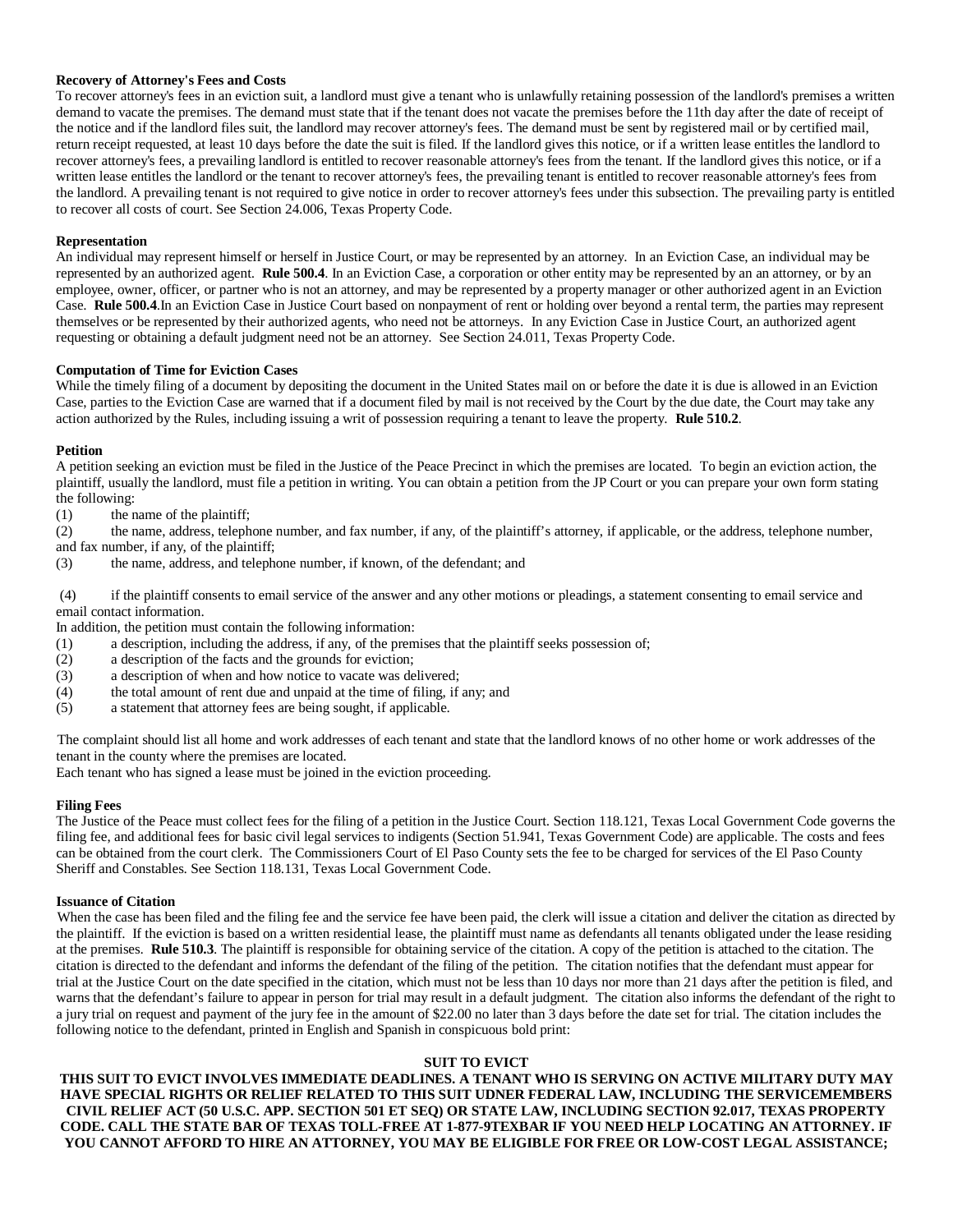**DEMANDA PARA DESALOJAR ESTA DEMANDA PARA DESALOJAR INVOLUCRA PLAZOS INMEDIATOS. UN INQUILINO QUE ESTA EN SERVICIO MILITAR ACTIVO PUEDE TENER DERECHOS ESPECIALES O SOCORRO EN RELACION CON ESTE TRAJE POR LA LEY FEDERAL, INCLUIDOS LOS MIEMBROS DEL SERVICIO CIVIL RELIEF ACTUAR (50 U.S.C. APP. SECCION 501 Y SS.) O LA LEY DEL ESTADO, INCLUIDA LA SECCION 92.017, TEXAS CODIGO DE LA PROPIEDAD. LLAME AL COLEGIO DE ABOGADOS DE TEXAS (STATE BAR OF TEXAS), LLAMADA GRATUITA AL 1-877-9TEXBAR SI USTED NECESITA AYUDA PARA LOCALIZAR A UN ABOGADO. SI NO ESTÁ A SU ALCANCE CONTRATAR A UN ABOGADO, USTED PUDIERA SER ELEGIBLE PARA ASESORIA LEGAL GRATUITA O DE BAJO COSTO.**

# **Service of Citation**

The citation in an Eviction Case must be served by a sheriff or constable, unless otherwise authorized by written order of the Court. Citations may be served by personal delivery to the defendant, or by leaving a copy of the citation with the petition attached with a person over the age of 16 years at the defendant's usual place of residence. Service must be made at least 6 days before the day set for trial. The Return must be filed at least one day before trial. If attempts to serve the defendant are unsuccessful, and the petition lists all home and work addresses of the defendant that are known to the plaintiff, and the sheriff or constable files a sworn statement that diligent efforts were made to serve the citation on at least two occasions including locations and times, at all addresses of the defendant in the county, the Court may allow service by delivery to the premises. Delivery of the citation to the premises must be completed at least 6 days before the trial date, by placing the citation with a copy of the petition attached through a door mail chute, slipping it under the front door, or if not possible, by securely affixing the citation to the front door or main entry to the premises. **Rule 510.4**.

## **Trial**

Once served, the defendant may file a written answer, but whether or not an answer is filed, the defendant is required to appear for trial on the date specified in the citation. If the defendant fails to enter an appearance or file an answer before the case is called for trial, and proof of service has been properly filed, judgment by default may be rendered. The clerk will immediately mail written notice of the default judgment to the defendant at the address of the premises. **Rule 501.6**. Either the plaintiff or the defendant has the right to a trial by jury by making a written demand for a jury trial no later than 3 days before the trial date, and by paying a jury fee of \$22.00. **Rule 510.7**.

## **Postponement of Trial**

The trial in an eviction case cannot be postponed for more than 7 days total unless the plaintiff and defendant agree in writing to the postponement. **Rule 510.7**.

## **Judgment**

If the plaintiff prevails, the court will enter judgment for the plaintiff for possession of the premises, and on request of the plaintiff and payment of required fees, will award a writ of possession. The writ of possession cannot issue before the 6th day after the date the judgment for possession is signed. If the tenant prevails, the court will give judgment for the tenant against the landlord for costs. **Rule 510.8**.

## **Writ of Possession**

A landlord who prevails in an eviction suit is entitled to a judgment for possession of the premises and a writ of possession. "Premises" includes the unit that is occupied or rented and any outside area or facility that the tenant is entitled to use under a written lease or oral rental agreement, or that is held out for the use of tenants generally. If a judgment is entered for the landlord in a residential eviction case based on non-payment of rent, the Court will determine the amount of rent to be paid each rental pay period during the pendency of any appeal and the amount will be noted in the judgment. If a portion of the rent is payable by a government agency, the court will determine and note in the judgment the portion of the rent to be paid by the government agency and the portion to be paid by the tenant. See Section 24.0053, Texas Property Code. The writ of possession shall order the officer executing the writ to:

1. post a written warning of at least 8-1/2 by 11 inches on the exterior of the front door of the rental unit notifying the tenant that the writ has been issued and that the writ will be executed on or after a specific date and time stated in the warning not sooner than 24 hours after the warning is posted; and

2. when the writ of possession is executed:

(A) deliver possession of the premises to the landlord;

(B) instruct the tenant and all persons claiming under the tenant to leave the premises immediately, and, if the persons fail to comply, physically remove them;

(C) instruct the tenant to remove or to allow the landlord, the landlord's representatives, or other persons acting under the officer's supervision to remove all personal property from the rental unit other than personal property claimed to be owned by the landlord; and

(D) place, or have an authorized person place, the removed personal property outside the rental unit at a nearby location, but not blocking a public sidewalk, passageway, or street and not while it is raining, sleeting, or snowing.

The writ of possession authorizes the officer, at the officer's discretion, to engage the services of a bonded or insured warehouseman to remove and store, subject to applicable law, part or all of the property at no cost to the landlord or the officer executing the writ. The officer may not require the landlord to store the property. The writ of possession must contain notice to the officer that under Section 7.003, Civil Practice and Remedies Code, the officer is not liable for damages resulting from the execution of the writ if the officer executes the writ in good faith and with reasonable diligence. A sheriff or constable may use reasonable force in executing a writ under this section. See Section 24.0061, Texas Property Code. A writ of possession cannot be issued more than 60 days after a judgment for possession is signed, and a writ of possession cannot be executed after the 90th day after a judgment for possession is signed. **Rule 510.8**.

## **Appeal**

There is no motion for new trial in an eviction proceeding. **Rule 510.8**.

If the Justice Court enters judgment for the landlord in a residential eviction case based on nonpayment of rent, the Justice Court shall determine the amount of rent to be paid each rental pay period during the pendency of the appeal and note that amount in the judgment. During the appeal of an eviction case for nonpayment of rent, if a tenant fails to pay rent into the registry of the Justice Court or the County Civil Courts at Law as the rent becomes due under the rental agreement, the landlord may file a sworn motion with the County Civil Courts at Law stating that the tenant failed to pay rent as required. After hearing, if the County Civil Courts at Law find that the tenant has not paid the delinquent rent together with the landlord's